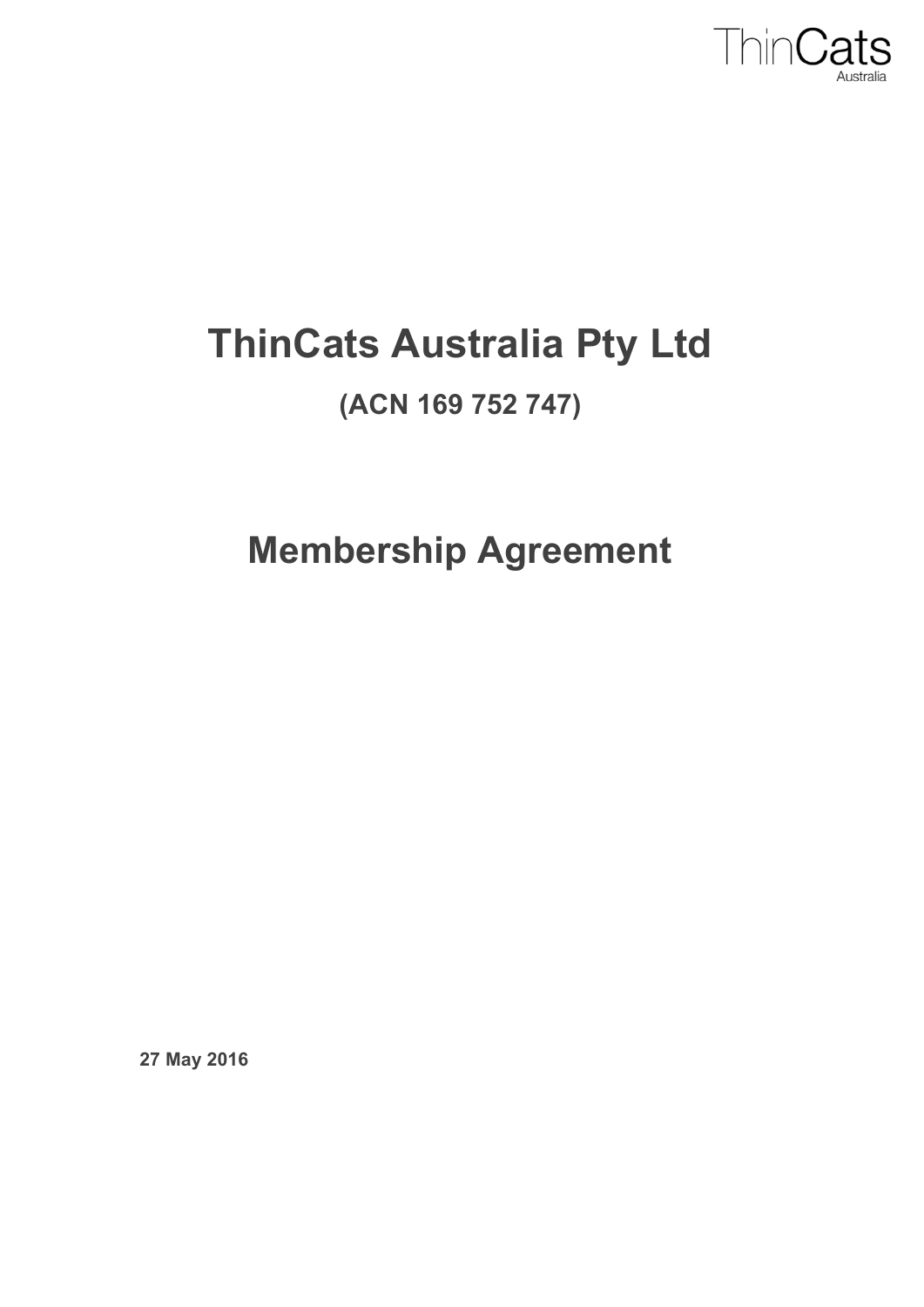

#### Table of Contents

| 1. APPLICATION, DEFINITIONS AND INTERPRETATION            | 3              |
|-----------------------------------------------------------|----------------|
| 2. QUALIFYING FOR MEMBERSHIP                              | 6              |
| <b>3. HOW MEMBERSHIP WORKS</b>                            | $\overline{7}$ |
| <b>4. THE LOAN BIDDING PROCESS</b>                        | 9              |
| <b>5. MEMBERSHIP FEES AND INCOME TAX</b>                  | 10             |
| <b>6. AML/CTF PROVISIONS</b>                              | 11             |
| 7. AUTHORISATION TO APPOINT THE TRUSTEE                   | 11             |
| 8. PROCEDURES FOR VOTING ON AN URGENT COURSE OF ACTION 13 |                |
| 9. CONFIDENTIALITY AND PRIVACY                            | 14             |
| <b>10. RESTRAINT ON COMPETITION</b>                       | 15             |
| <b>11. TERMINATION OF MEMBERSHIP</b>                      | 15             |
| <b>12. LIMITATION OF LIABILITY AND INDEMNITY</b>          | 16             |
| <b>13. MAINTENANCE OF LOAN DOCUMENTATION</b>              | 17             |
| <b>14. GENERAL</b>                                        | 17             |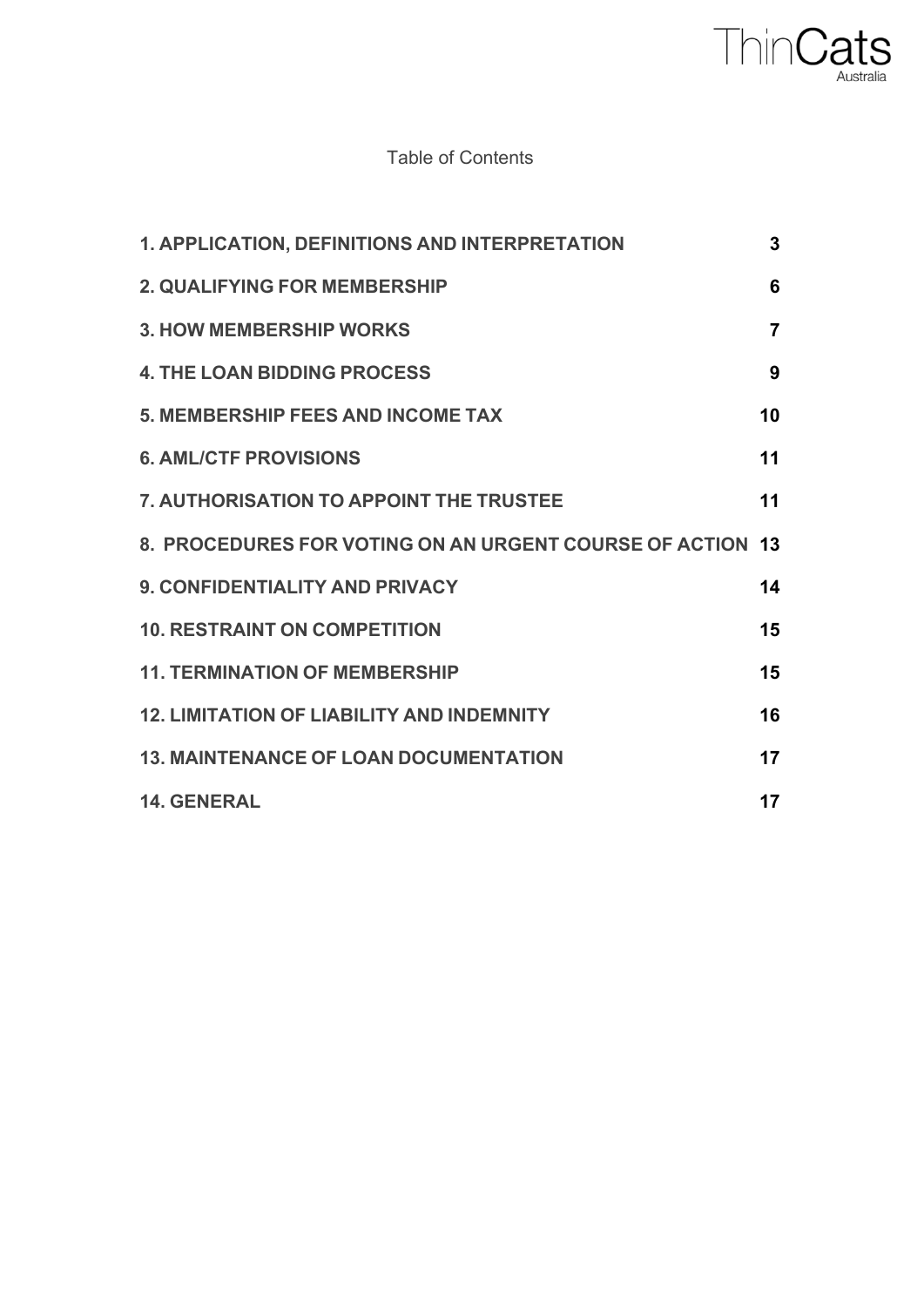

## MEMBERSHIP AGREEMENT

#### **Parties:**

- 1. Applicant (as named in the application to be bound by this Agreement); and
- 2. ThinCats Australia Pty Ltd (ACN 169 752 747) (**TCA**).

## **1. APPLICATION, DEFINITIONS AND INTERPRETATION**

#### **1.1 Application**

- a. The terms of this Agreement constitute the Agreement between the Applicant and TCA formed upon acceptance of the Applicant's application for Membership. There is no requirement that this document be executed by any person in order for it to be binding on the Parties.
- b. TCA's records of its acceptance of the Applicant's application for Membership will be conclusive acceptance of acceptance and of the making of this Agreement. There is no requirement to give express notice to the Applicant of the acceptance or the making of this Agreement.

#### **1.2 Definitions**

| <b>Accountant's Certificate</b>                         | means a certificate from a qualified accountant certifying<br>that the Member is a 'sophisticated investor' or 'wholesale<br>client' for the purpose of sections $708(8)(c)$ and $761G(7)(c)$<br>of the Corporations Act respectively. |
|---------------------------------------------------------|----------------------------------------------------------------------------------------------------------------------------------------------------------------------------------------------------------------------------------------|
| Alias                                                   | means the code word(s) used as a way of keeping the<br>identity of each Member confidential during and after an<br>auction.                                                                                                            |
| <b>AML/CTF Act</b>                                      | means the Anti-Money Laundering and Counter-Terrorism<br>Financing Act 2006 (Commonwealth) and related<br>regulations, as amended from time to time.                                                                                   |
| Applicant                                               | means the person or entity (including self-managed<br>superannuation funds) that is applying for Membership.                                                                                                                           |
| <b>ASIC</b>                                             | means the Australian Securities and Investments<br>Commission.                                                                                                                                                                         |
| <b>Authorised Deposit-</b><br>taking Institution or ADI | means a financial institution regulated by the Australian<br>Prudential Regulation Authority in accordance with the<br>Banking Act 1959 (Commonwealth).                                                                                |
| <b>Borrower</b>                                         | means an entity that has applied for a Loan.                                                                                                                                                                                           |
| Borrower Background<br><b>Documents</b>                 | means the documents provided to a Lender about a<br>Borrower in relation to a particular Loan.                                                                                                                                         |
| <b>Corporations Act</b>                                 | means the Corporations Act 2001 (Commonwealth), as<br>amended from time to time.                                                                                                                                                       |
| Corporations<br><b>Regulations</b>                      | means the Corporations Regulations 2001<br>(Commonwealth), as amended from time to time.                                                                                                                                               |
| Dollars, \$A and \$                                     | means the lawful currency of the Commonwealth of<br>Australia.                                                                                                                                                                         |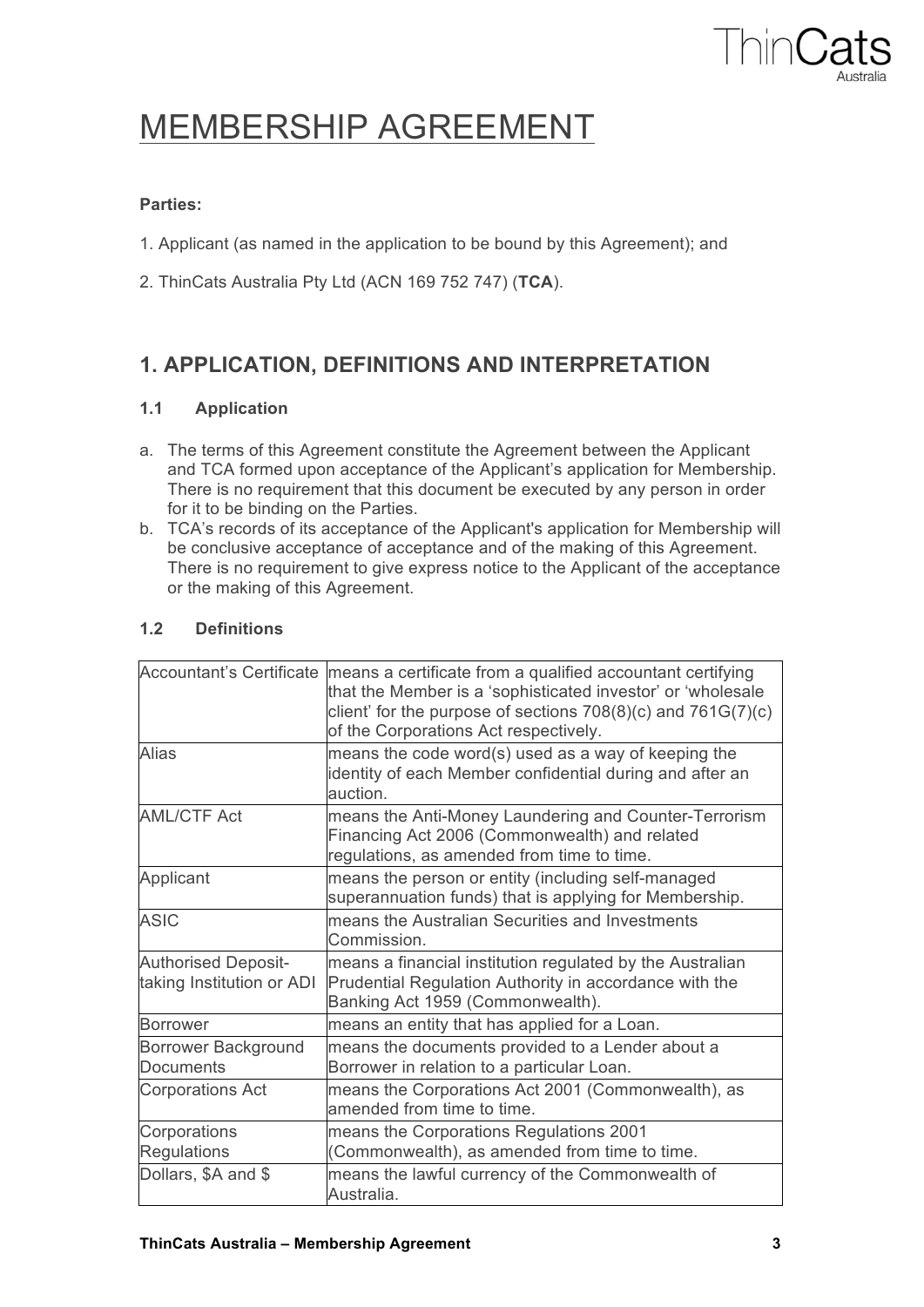

| <b>Electronic Messaging</b>  | means email, sms text messaging or any other electronic<br>messaging service.                                                                                                                                                                                                                                                                                                                                                                                                                                                                                                                                                                                                  |
|------------------------------|--------------------------------------------------------------------------------------------------------------------------------------------------------------------------------------------------------------------------------------------------------------------------------------------------------------------------------------------------------------------------------------------------------------------------------------------------------------------------------------------------------------------------------------------------------------------------------------------------------------------------------------------------------------------------------|
| <b>GST</b>                   | means goods and services tax as defined in the GST Law.                                                                                                                                                                                                                                                                                                                                                                                                                                                                                                                                                                                                                        |
| <b>GST Law</b>               | means A New Tax System (Goods & Services Tax) Act<br>1999 (Commonwealth).                                                                                                                                                                                                                                                                                                                                                                                                                                                                                                                                                                                                      |
| Lender                       | means a Member who provides a Loan to a Borrower.                                                                                                                                                                                                                                                                                                                                                                                                                                                                                                                                                                                                                              |
| Loan                         | means any loan made or to be made by a Lender to a<br>Borrower through the Platform in accordance with this<br>Agreement and the Loan Documents.                                                                                                                                                                                                                                                                                                                                                                                                                                                                                                                               |
| <b>Loan Documents</b>        | means the loan agreement (and ancillary documents) in<br>respect of a Loan.                                                                                                                                                                                                                                                                                                                                                                                                                                                                                                                                                                                                    |
| Member or You/Your           | means an Applicant that has been granted Membership in<br>accordance with this Agreement.                                                                                                                                                                                                                                                                                                                                                                                                                                                                                                                                                                                      |
| Membership                   | means the ability to access some or all of the functionality<br>of the Platform (as a Member) once accepted by TCA in<br>accordance with this Agreement.                                                                                                                                                                                                                                                                                                                                                                                                                                                                                                                       |
| Platform                     | means the peer to business online lending platform<br>operated by TCA through the Website.                                                                                                                                                                                                                                                                                                                                                                                                                                                                                                                                                                                     |
| <b>PPS Law</b>               | means the Personal Property Securities Act 2009<br>(Commonwealth) as amended from time to time and<br>includes the related regulations.                                                                                                                                                                                                                                                                                                                                                                                                                                                                                                                                        |
| <b>Professional Investor</b> | means a person that is a professional investor as defined in<br>the Corporations Act.                                                                                                                                                                                                                                                                                                                                                                                                                                                                                                                                                                                          |
| <b>Security Documents</b>    | means any documents granting a Security Interest in<br>respect of a Loan.                                                                                                                                                                                                                                                                                                                                                                                                                                                                                                                                                                                                      |
| <b>Security Interest</b>     | means:<br>a) 'security interest' as defined in the PPS Law;<br>security for payment of money, performance of<br>b)<br>obligations or protection against default (including a<br>mortgage, bill of sale, charge, lien, pledge, trust,<br>power or title retention arrangement, right of set-off,<br>assignment of income, garnishee order or monetary<br>claim and flawed deposit arrangement);<br>c) thing or preferential interest or arrangement of any<br>kind giving a person priority or preference over<br>claims of other persons or creditors with respect to<br>any property or asset;<br>and includes any agreement to create any of them or<br>allow them to exist. |
| Sponsor                      | means a credit provider or finance broker holding an<br>Australian Credit Licence (ACL) or an authorised<br>representative of an ACL holder that assists a Borrower to<br>apply for a Loan through the Platform.                                                                                                                                                                                                                                                                                                                                                                                                                                                               |
| <b>TCA or We/Us/Our</b>      | means ThinCats Australia Pty Ltd (ACN 169 752 747), the<br>operator and manager of the Platform, who is an authorised<br>representative of Transcend Capital Pty Ltd (ACN 164 498<br>597), the holder of Australian Financial Services Licence<br>number 444079.                                                                                                                                                                                                                                                                                                                                                                                                               |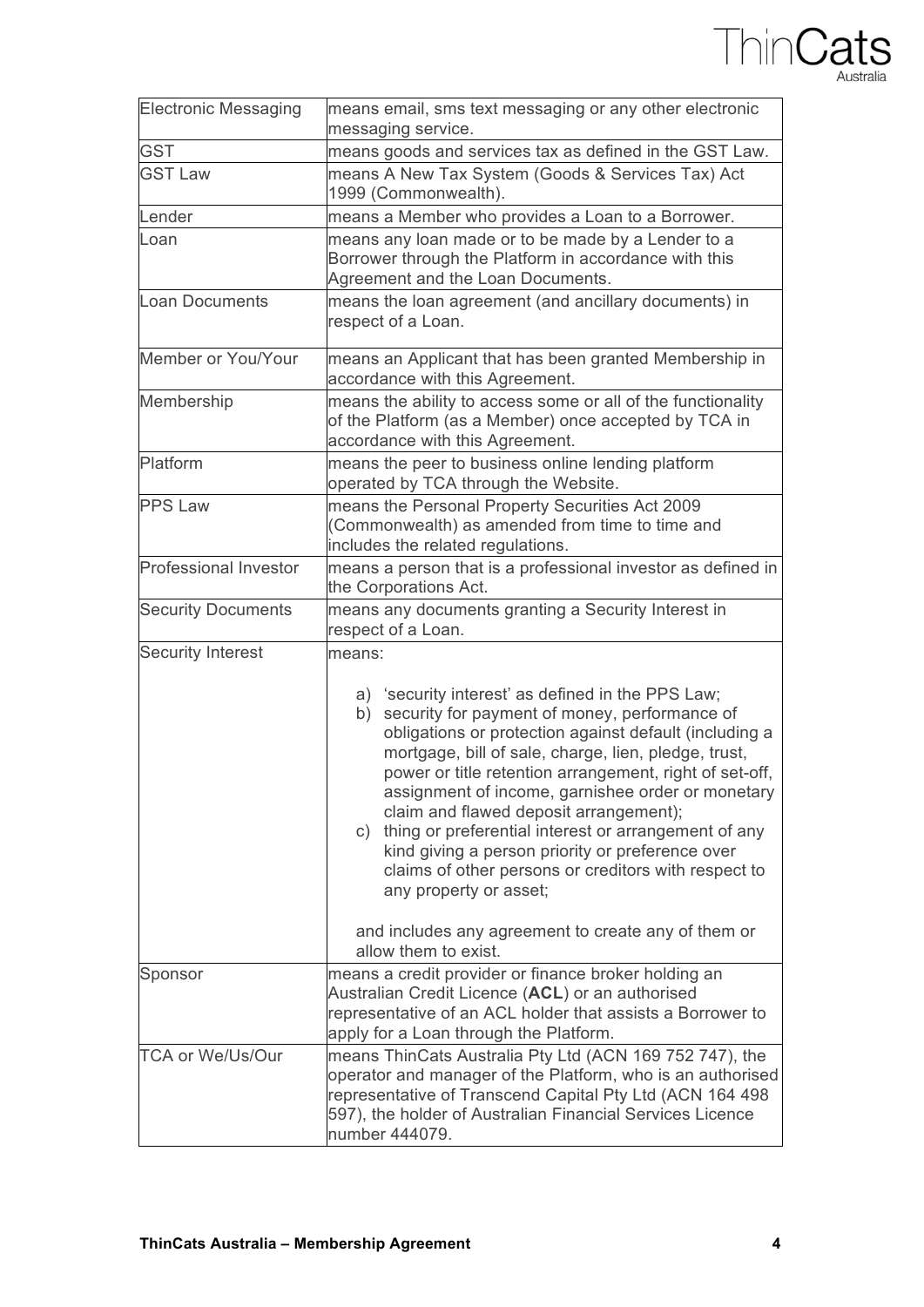

| <b>TCAN</b>             | means ThinCats Australia Nominees Pty Ltd (ACN 601 494<br>026), who is an authorised representative of Transcend<br>Capital Pty Ltd (ACN 164 498 597), the holder of Australian<br>Financial Services Licence number 444079. |
|-------------------------|------------------------------------------------------------------------------------------------------------------------------------------------------------------------------------------------------------------------------|
| Trustee                 | means TCAN or any other entity appointed by TCA to<br>perform the role of trustee.                                                                                                                                           |
| <b>Trustee Notice</b>   | means information sent by the Trustee to a Lender (or<br>Lenders) in connection with a Loan including notices<br>requiring a decision or a vote by the Lender (or Lenders).                                                  |
| <b>Username</b>         | means a unique name selected by a Member upon<br>registration of their Membership to keep their identity<br>confidential (if they wish) from other Members and<br>Borrowers.                                                 |
| Website                 | means www.thincats.com.au and any other internet<br>address (or website) used to conduct the business activities<br>of TCA and to which the Members have access.                                                             |
| <b>Wholesale Client</b> | means a person who is a wholesale client pursuant to the<br>Corporations Act.                                                                                                                                                |

#### 1.3 **Interpretation**

In this Agreement:

- a. headings and bold items are for convenience only and do not affect the interpretation of this Agreement;
- b. words importing the singular include the plural and vice versa;
- c. unless defined in the body of this Agreement, any capitalised words have the meaning given to them in the definitions in clause 1.2 of this Agreement;
- d. words importing a gender include any gender;
- e. other parts of speech and grammatical forms of a word or phrase defined in this Agreement have a corresponding meaning;
- f. an expression importing a natural person includes any company, partnership, joint venture, association, corporation or other body corporate and any Governmental agency;
- g. a reference to anything (including, but not limited to, any right) includes a part of that thing but nothing in this clause (g) implies that performance of part of an obligation constitutes performance of the obligation;
- h. a reference to a party (or Party), clause, annexure, exhibit or schedule is a reference to a party and clause of, and a party, annexure, exhibit and schedule to, this Agreement and a reference to this Agreement includes any annexure, exhibit and schedule;
- i. a reference to a person includes a firm, corporation, body corporate, unincorporated association and a governmental authority and includes (as applicable) that person's executors, legal personal representatives, successors, liquidators, administrators, trustees in bankruptcy and similar officers and, where permitted under this agreement, their substitutes and assignees;
- j. a reference to a statute, regulation, proclamation, ordinance or by law includes all statutes, regulations, proclamations, ordinances or by laws amending, consolidating or replacing it, and a reference to a statute includes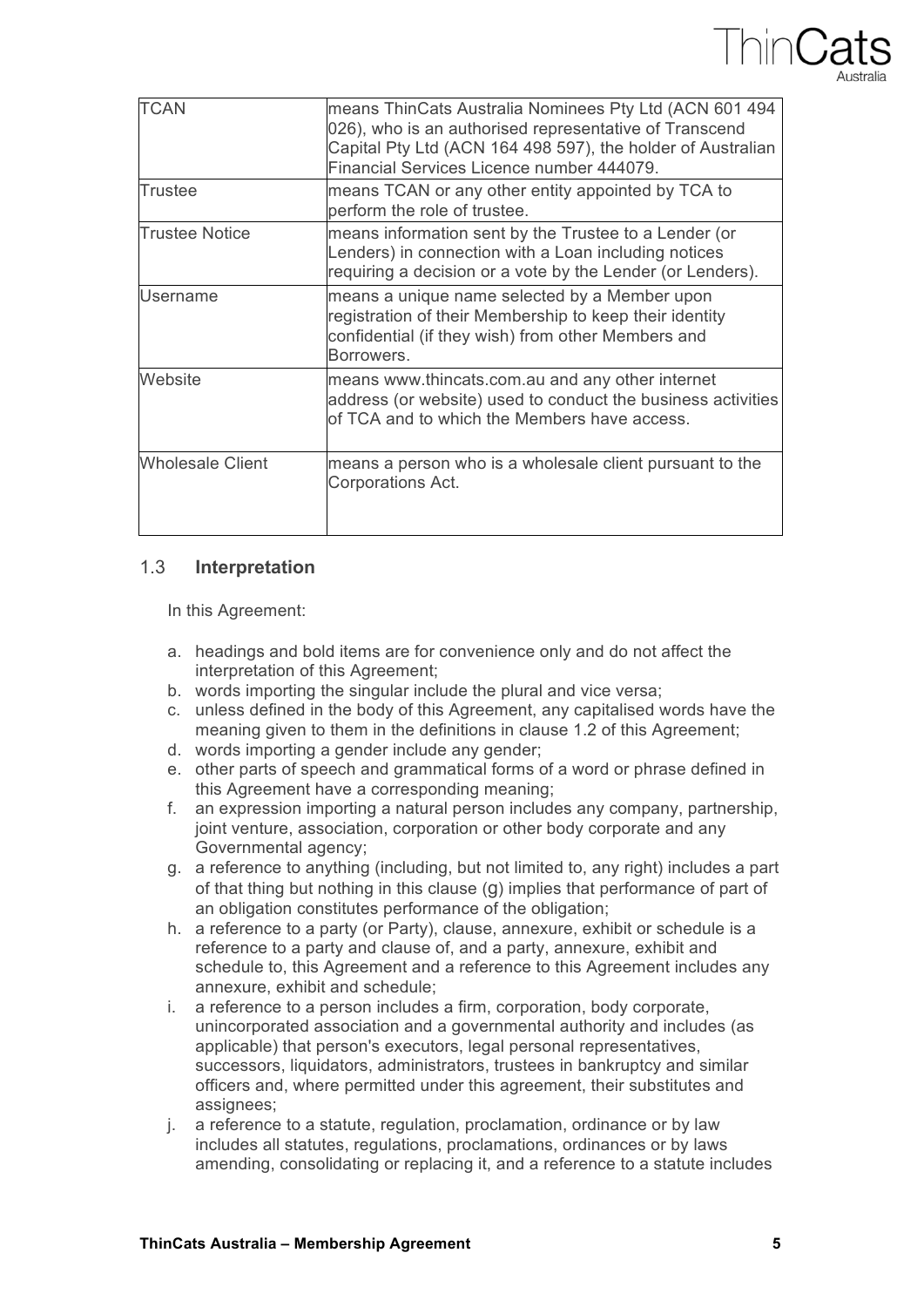

all regulations, proclamations, ordinances and by laws issued under that statute;

- k. a reference to a document includes all amendments or supplements to, or replacements or novations of, that document;
- l. a reference to a party to a document includes that party's successors and permitted assignees;
- m. a reference to an agreement other than this Agreement includes an undertaking, agreement or legally enforceable arrangement or understanding, whether or not in writing;
- n. a reference to an asset includes all property of any nature, including, but not limited to, a business, and all rights, revenues and benefits;
- o. a reference to a document includes any Agreement in writing and any certificate, notice, instrument or other document of any kind;
- p. the words "includes", "including", "for example" or "such as" when introducing a list of items do not exclude a reference to other items, whether of the same class or genus or not;
- q. an example given in this Agreement is not a term and may only be used to assist interpretation of a term of this Agreement if there is a manifest uncertainty, ambiguity or error in the term;
- r. a reference to a body, other than a party to this Agreement (including, without limitation, an institute, association or authority), whether statutory or not:
	- (i) which ceases to exist; or
	- (ii) whose powers or functions are transferred to another body;

is a reference to the body which replaces it or which substantially succeeds to its powers or functions.

#### **2. QUALIFYING FOR MEMBERSHIP**

- 1. To qualify for Membership and to maintain Your Membership, You must satisfy **each** of the following conditions (in addition to any other requirements set out in this Agreement or as otherwise required by TCA from time to time):
	- a. become a Lender or have bid for a Loan within the time period specified in clause 11(4);
	- b. provide a valid postal address, email address and telephone number and inform us promptly if at any time such information changes;
	- c. provide the evidence of Your identity required by Us from time to time, to comply with the AML/CTF Act and any other related laws and regulations, tax law and other requirements imposed by law, ASIC or any other regulatory body;
	- d. provide to Us an Accountant's Certificate issued within the last six months from the date that You apply to become a Member;
	- e. provide Your tax file number or applicable exemption;
	- f. provide a completed, properly executed Member application form; and
	- g. pay the relevant membership fees as outlined in this Agreement (or on the Website).
- 2. Even if You have satisfied the above requirements, We may refuse Membership without providing any reason whatever for our decision.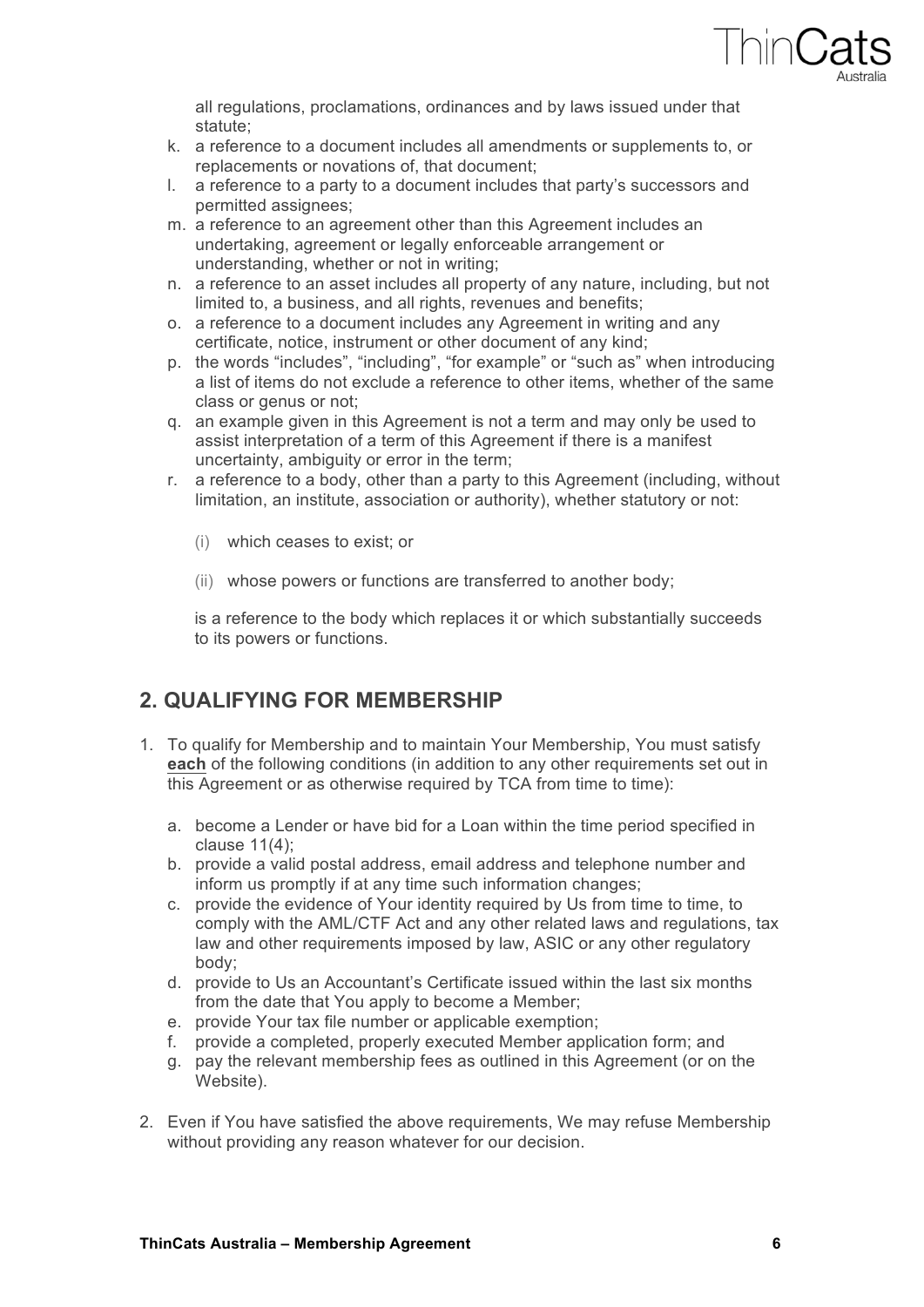

#### **3. HOW MEMBERSHIP WORKS**

- 1. By applying for Membership, the Applicant agrees and acknowledges as follows, and on becoming a Member the Member automatically by this Agreement restates the following:
	- a. neither TCA, TCAN, the Sponsors, or any of their related entities, directors, officers, employees, agents or advisers are providing financial product advice of any nature whatever;
	- b. the Applicant (including as Member, as applicable) has read and understood this Agreement after having the opportunity to obtain advice, as necessary, from an independent person who is appropriately qualified to give such advice;
	- c. the Applicant (including as Member, as applicable) is a Wholesale Client or a Professional Investor and, to the extent that the Applicant (including as Member, as applicable) is a Wholesale Client, it (or he or she as applicable) has provided or will provide, to TCA, a valid and effective Accountant's Certificate;
	- d. the Applicant (including as Member, as applicable) will immediately notify TCA if the Applicant (including as Member, as applicable) ceases to be a Wholesale Client or a Professional Investor, as the case may be;
	- e. as a Member it will lend money to each Borrower on the Platform in the ordinary course of a business carried on by the Member;
	- f. the Applicant (including as Member, as applicable) is relying solely on its own knowledge, investigation, judgment and assessment of the Loans offered on the Platform;
	- g. to the maximum extent permitted by law, the Applicant (including as Member, as applicable) forever indemnifies each of TCA, TCAN and the Sponsors from time to time and each of their respective related entities, officers, employees, contractors, servants, agents or advisers from (who may rely on this despite not being a party to this Agreement) against all actions, proceedings, accounts, costs, expenses, charges, liabilities, claims and demands, whether reasonably foreseeable or not, however arising at law, arising directly or indirectly in relation to the accuracy or completeness of the information, statements, opinions or matters (express or implied) arising out of, contained in or derived from the Borrower Background Documents or any omission from the Borrower Background Documents or of any other written or oral information or opinions provided now or in the future to any person or its advisers;
	- h. the Applicant (including as Member, as applicable) will provide to TCA (and to TCAN) with all additional information and assistance that the Applicant (including as Member, as applicable) may reasonably require to comply with the AML/CTF Act; and
	- i. the Applicant (including as Member, as applicable) is not aware and has no reason to suspect that the moneys used to lend on the Platform have been or will be derived from or related to any money laundering, terrorism financing or other illegal activities, whether prohibited under Australian law, international law or convention or by agreement, or the repayments of principal and interest will be used to finance any illegal activities, and it is not a politically exposed person or organisation as the term is used in the AML/CTF Act.
- 2. On being granted Membership, You must select a Username and password for access to Your account on the Platform. You must keep this Username confidential for as long as You continue to be a Member, unless there is a technical or security reason for it to be changed.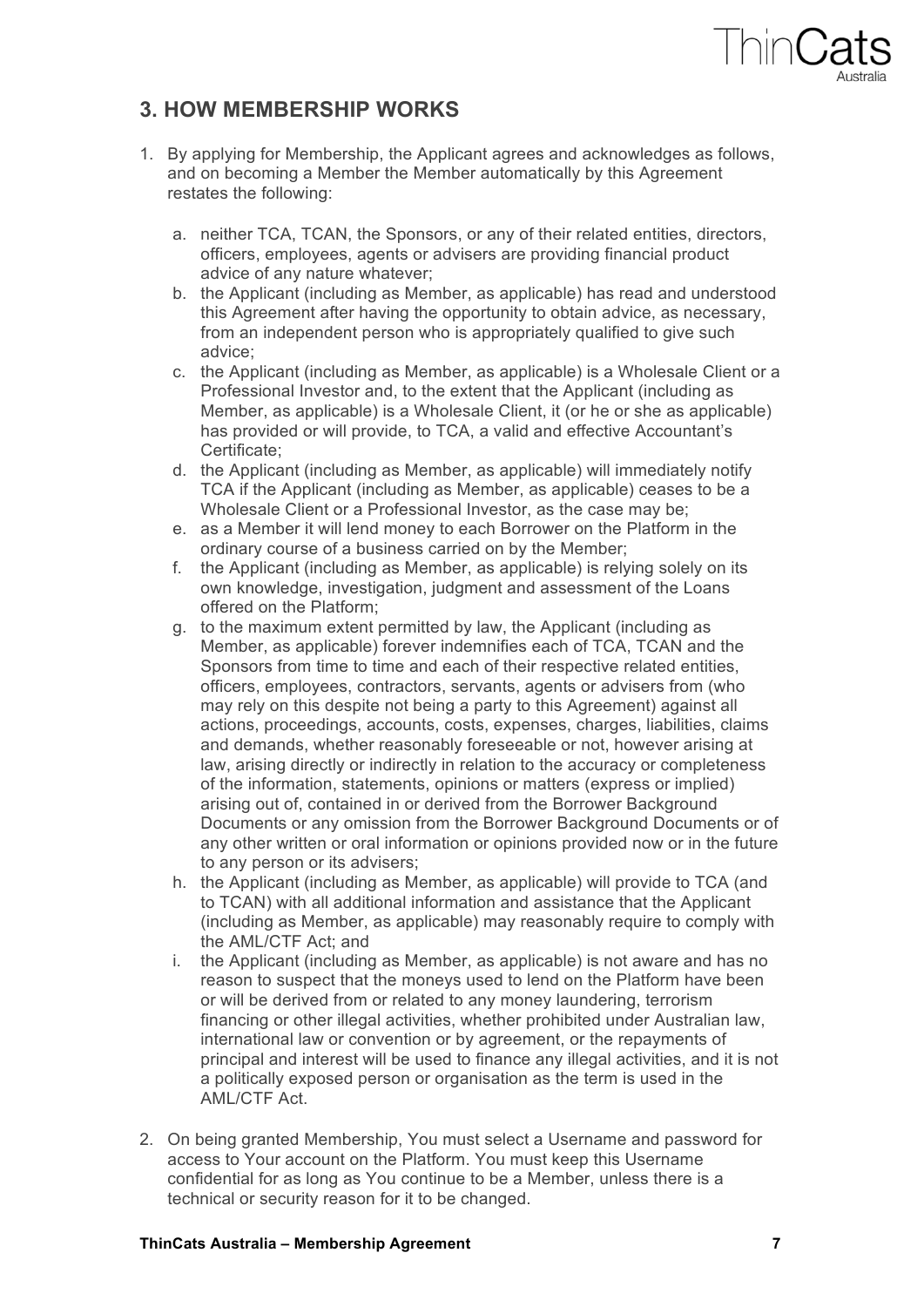

- 3. Subject to clause 3(4), You are initially provided limited access to the Platform to enable You to review lending opportunities before depositing funds.
- 4. If You transfer a minimum deposit (currently \$1,000) into the TCAN bank account, You will be provided full access to the Platform including the ability to bid for a Loan. We may vary the minimum deposit at our discretion and any such change will be published on the Website.
- 5. Your funds will be held in one or more bank accounts with ADIs in the name of TCAN and these accounts will be designated for the purposes of being client money trust accounts.
- 6. Your transactions, balances and Loan status are displayed via a 'dashboard' in Your individual account on the Platform.
- 7. Bidding by You for a Loan will be identified by means of an Alias, which You may change from time to time to keep Your identity confidential from other Lenders that are bidding for a Loan.
- 8. Membership entitles You (among other things) to receive access to information about lending opportunities that are being offered through the Platform. In most cases they will be offered in the form or nature of an auction as among the Borrower and Members with a defined deadline for placing bids for a Loan.
- 9. We will notify You by email or other Electronic Messaging system when new lending opportunities are made available. However, we accept no responsibility if You do not receive such notification and it is Your responsibility to make sure that Your designated Electronic Messaging service that has been provided to Us is able to receive Our messages. Information regarding available opportunities will also be available by logging onto the Website, which we will seek to make available 24 hours a day, 7 days a week, subject to occasional interruptions for essential maintenance and system failures beyond Our control.
- 10. Lending opportunities will generally be presented by way of Borrower Background Documents prepared by a Sponsor describing the opportunity and providing background information on a Borrower which may include business plans, credit reports, information on security, past accounts and other documents relevant to the lending opportunity, signed by the Borrower.
- 11. Neither TCA, TCAN or Sponsors will provide financial product advice of any nature whatsoever.
- 12. Neither TCA, TCAN or Sponsors are responsible for the accuracy and completeness of the information, statements, opinions or matters (express or implied) arising out of, contained in or derived from the Borrower Background Documents or any omission from the Borrower Background Documents or of any other written or oral information or opinions provided.
- 13. You will be able to ask specific questions or request further information about particular opportunities using the Q&A facility on the Platform during each Loan auction. Normally any Electronic Messaging communications will be made available to all Members to view but Your identity will be kept confidential, if You wish, by the use of an Alias. If You misuse the Q&A facility, We may reveal Your identity or terminate Your access to the Q&A facility.
- 14. Members are personally responsible for the messages they post on the Q&A facility, or any other forums on the Website (or on forums anywhere else) and they are required to behave in a civil and respectful manner and not make statements which are reasonably likely to mislead or to deceive (regardless of intention). If TCA decides that a Member has posted content which is defamatory, unlawfully threatening or unlawfully harassing, TCA may publish the name of the offending Member, prevent them from accessing the Platform or in the case of serious or repeated offences, cancel their Membership or any combination or sequence of that.
- 15. On completion of a Loan auction, and subsequent completion of the Loan Documents and receipt of a drawdown request from the Borrower, We will initiate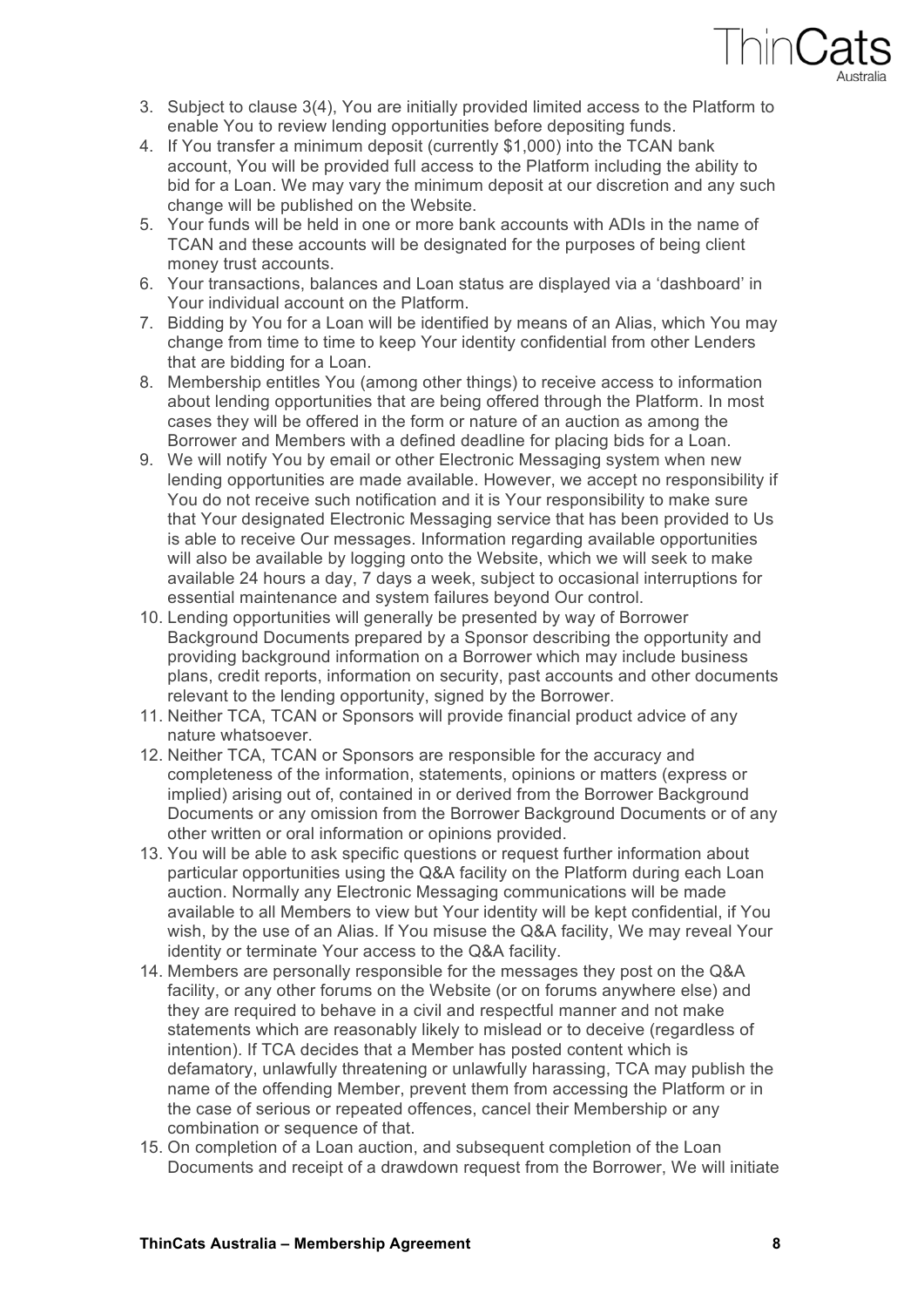

the transfer of the Loan funds from the TCAN bank account to the Borrower's bank account.

- 16. We will arrange for principal and interest repayments due from a Borrower in respect of a Loan to be collected each month, and on receipt, the amount owing to each Lender will be credited to their respective account on the Platform or, if the total amount paid by a Borrower on all Loans is less than the total of all amounts owing on all Loans, TCA will use its reasonable endeavours to apply the available funds proportionally to all Lenders' accounts by reference to the respective principal amounts owing on those Loans.
- 17. You may withdraw all or part of the uncommitted funds (i.e., funds not committed to a Loan auction) in your account at any time but subject to any other obligations You owe under this Agreement, by sending a withdrawal request to Us via the Platform (or Website). Upon receiving that request, We will arrange to transfer the withdrawal amount to Your nominated bank account. For security reasons, requests for the return of uncommitted funds can only be accepted using the facility built into the Platform. Funds can only be returned to Your bank account from which You initially transferred funds to TCAN, except as otherwise agreed by Us.
- 18. If enforcement action is taken as a result of clause 8(1)(a) by TCAN, each Lender will be required to pay TCAN an upfront amount (as advised in writing by TCAN) representing an estimate of the legal fees that will be incurred as a result of this enforcement action.
- 19. All moneys due to a Lender arising from the enforcement of any Security Interest will generally be paid in the following order (from available funds):
	- a. to meet any costs incurred in respect of any enforcement action by the Trustee or by any manager, receiver or administrator appointed by it; then
	- b. to repay the moneys paid by each Lender to TCAN as referred to in clause 3(18); then
	- c. to repay the capital amount of a Loan made by each Lender on a *pari passu* basis in proportion to the amount of the outstanding principal of each Loan made by each respective Lender immediately prior to the first default by the Borrower which led to the enforcement; then
	- d. to meet the payment of the interest due to each Lender under the Loan; then
	- e. to meet the payment of any fee due to TCA for the period of the Loan; then
	- f. to meet the payment of any fee due to the Sponsor.
- 20. If You forget Your password You can request that We reset it but You must send an email to admin@thincats.com.au requesting a reset and include Your Username and Your Membership number. For security reasons, We may contact You to obtain additional information from You prior to resetting Your password.

#### **4. THE LOAN BIDDING PROCESS**

- 1. The minimum bid by a Lender for a Loan is currently \$1,000 (**minimum bid**) and the maximum bid by a Lender for a Loan is the whole Loan amount. We may change the minimum bid amount at our discretion and without prior notice. We will notify You of this by posting it on the Website as soon as practical, but will not be liable for any loss caused by or attributable to any delay in notification or your awareness of the change.
- 2. When a Loan is auctioned at a variable interest rate You may make any number of bids at different interest rates and amounts (subject to the minimum bid). The lowest interest rate bids will be allocated to the Loan auction and each successful bid will receive that interest rate specified by each Lender.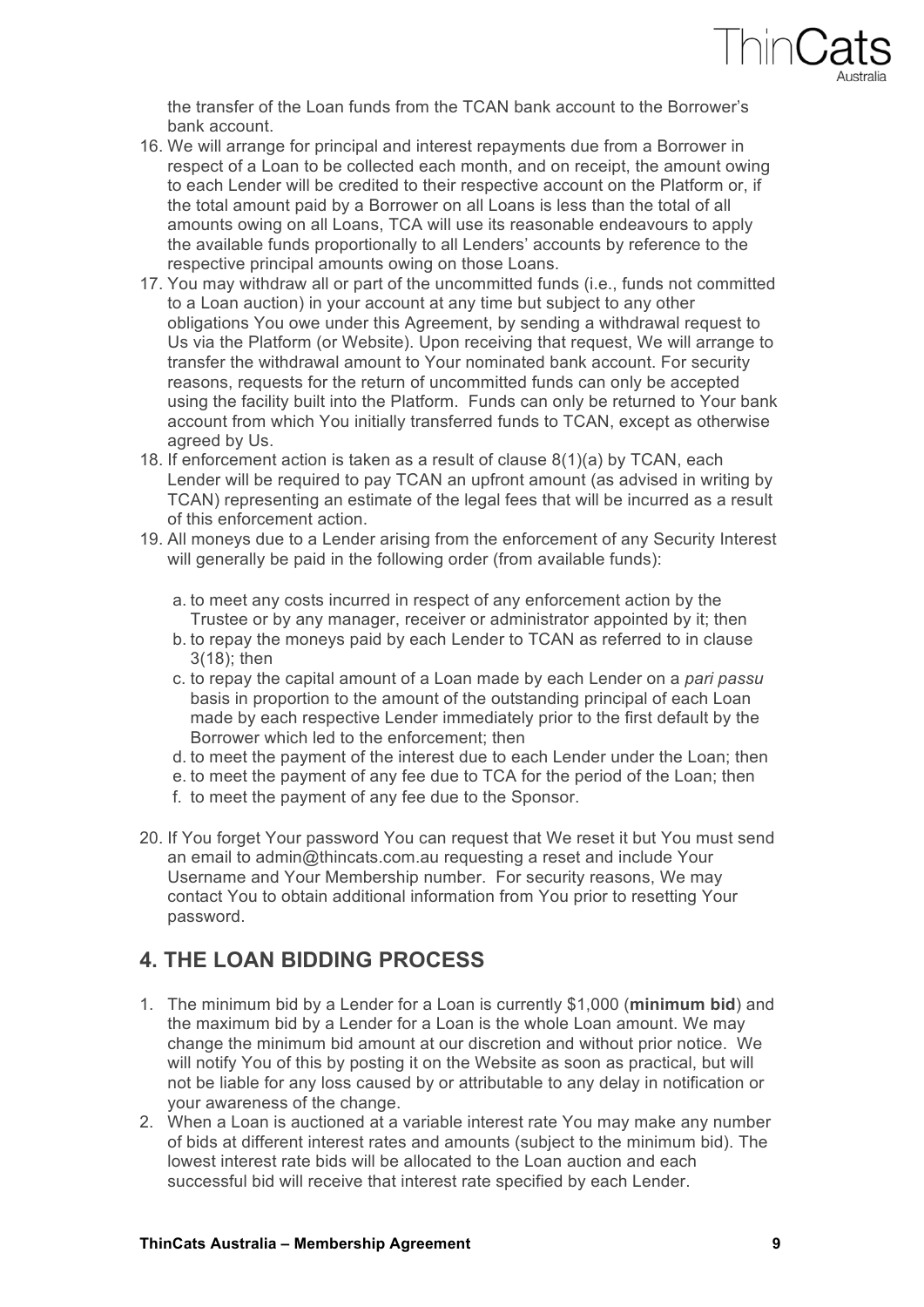

- 3. When Loans are auctioned at a fixed interest rate, the bids by each Lender will be accepted on a 'first-come-first-served' basis.
- 4. Once a Lender makes a bid, the amount of the bid will be frozen in the Lender's account until the Lender has been outbid by another Lender or the auction is completed (whichever happens first). No bid will be accepted unless the Lender has sufficient cleared (i.e., not frozen) funds in their account to meet their commitment for the bid they are making.
- 5. During the auction a Lender will receive emails (or other communication through an Electronic Messaging system permitted by TCA) informing them about the progress of the auction such as when other Lenders have outbid them. If a Lender has been outbid or the auction is complete (whichever happens first), a Lender's funds will no longer be frozen, allowing a Lender to submit another bid in another Loan auction.
- 6. Once a Lender has confirmed their bid, it cannot be withdrawn and if that bid is successful the Lender must honour the commitment to make the Loan.
- 7. We may decide to end the auction early if sufficient bids at an acceptable interest rate have already been received in respect of a Loan. In the case of an auction that has not reached the minimum Loan amount required, We may decide to extend the period of the auction to allow time for further bidding.
- 8. If a Borrower has accepted an offer of a Loan, the funds needed to meet each bid(s) by each Lender will be frozen in each Lender's account and not be available for another auction unless the Loan is not completed.
- 9. TCAN will arrange for the Borrower to execute the Loan Documents to complete each Loan as soon as practicable following the conclusion of the auction.
- 10. If more than one Lender has a Loan to a Borrower, each is a distinct and separate Loan. As among Lenders, there is no pooling of Loans or joint ownership of a Loan.
- 11. If TCA introduces new facilities and markets to the Platform such as a secondary market for loans or loan underwriting, details of such services will be provided on the Website.

#### **5. MEMBERSHIP FEES AND INCOME TAX**

- 1. We currently do not charge a fee for Membership. We may introduce a fee at Our discretion and without prior notice. We will notify You of this by posting it on the Website as soon as practical, but will not be liable for any loss caused by or attributable to any delay in notification or your awareness of the change.
- 2. We currently do not charge the Lender a loan management fee. We may introduce a fee at Our discretion without prior notice. We will notify You of this by posting it on the Website as soon as practical, but will not be liable for any loss caused by or attributable to any delay in notification or your awareness of the change.
- 3. As the Platform develops, new facilities and markets may be introduced in addition to the standard Loan auction such as a secondary market for loans or loan underwriting. We may decide to introduce additional fees for Members requiring access to those additional facilities.
- 4. We may impose a charge for transferring funds out of a Member's account to cover any costs incurred by Us as a result of that, but We will advise Members (generally by the Website or specifically to Members) of this charge beforehand.
- 5. TCA will aim to give Members at least one (1) month's notice of any planned change to its fees.
- 6. All interest earned on Your Loans will be credited to Your account without deducting income tax except if You are a foreign resident or otherwise when required by law, when withholding tax at statutory rates will be deducted.
- 7. You can use the dashboard within the Platform to produce indicative details of interest earned between any two dates, for the purposes of assisting preparation

#### **ThinCats Australia – Membership Agreement 10**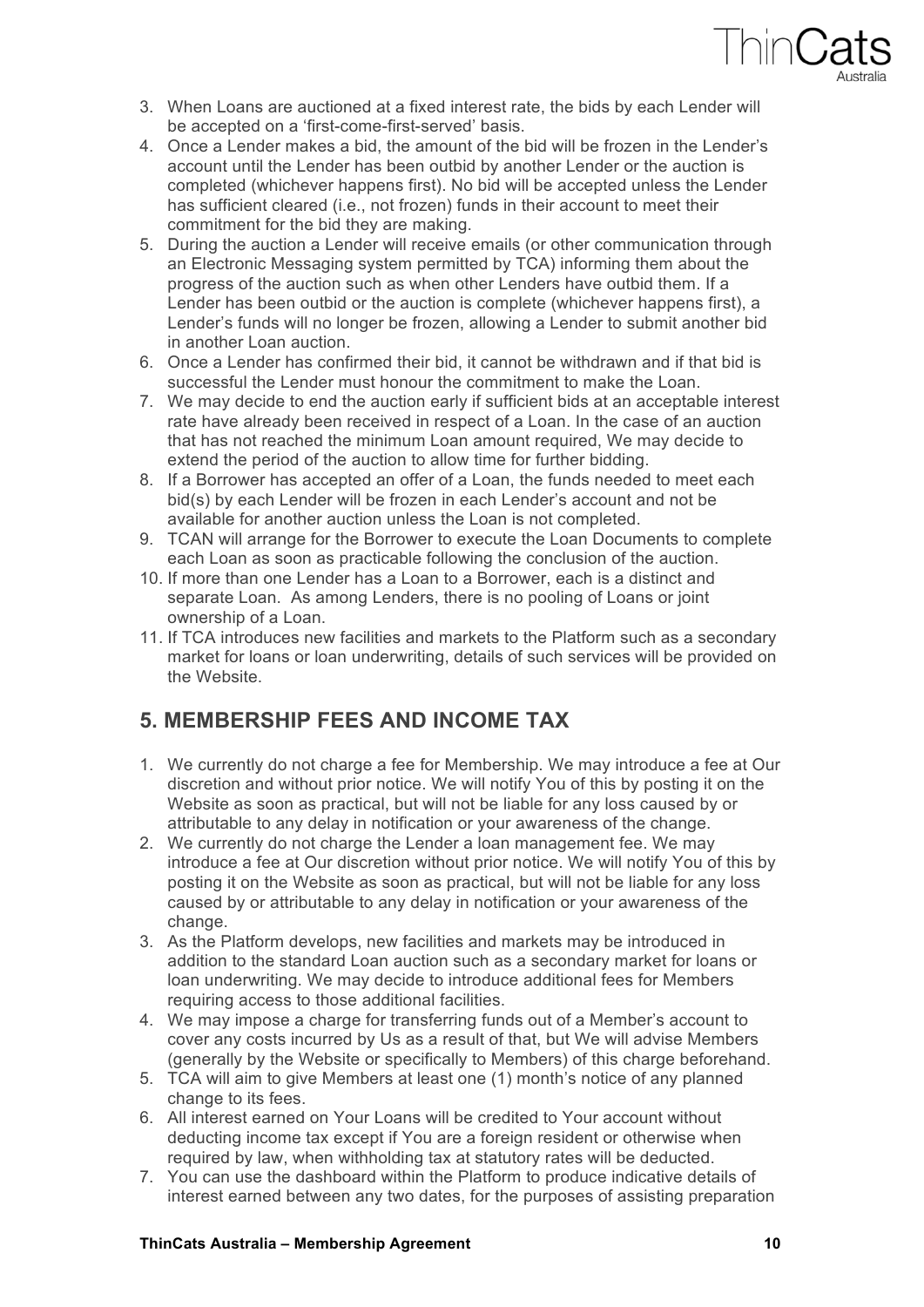

of Your tax return; however, the information is indicative only and so should not be relied upon as the definitive source of information for Your tax return. You remain solely responsible for Your compliance with all of Your tax compliance obligations and accordingly should satisfy yourself that You have correctly provided all relevant information in Your tax return.

8. Unless otherwise stated, all fees and charges described in this Agreement are in \$A.

## **6. AML/CTF PROVISIONS**

- 1. We may request further information from You from time to time to comply with the AML/CTF Act and any other regulatory obligations. You agree to provide us with all additional information and assistance that We reasonably require to comply with the AML/CTF Act and any other regulatory obligations (not limited to the AML/CTF Act).
- 2. If You are an Australian resident, We will only accept funds from You deposited electronically in \$A from an account held with an ADI. If you are an overseas resident, We will only accept funds from You deposited electronically in \$A from an account held with a regulated financial institution in your country of residence.
- 3. Except with Our prior written approval, funds will only be credited to the nominated bank account in the same name as the name of the Member.

## **7. AUTHORISATION TO APPOINT THE TRUSTEE**

- 1. Each Member authorises TCA to appoint TCAN by one or more deeds and as amended from time to time, to act as the Member's agent, nominee and trustee for the purposes of representing and acting for the Member and on their behalf in all respects of the Loan Documents for the Loan to which the Member has the benefit, as conclusively evidenced in the records of TCAN (referred to in this clause 7 as the "Lender's Loan Documents"), including but not limited to appointment:
	- a. to execute on behalf of the Member all of the Lender's Loan Documents;
	- b. to exercise the rights, powers, authorities and discretions specifically given to a Lender under or in connection with the Loan Documents and Security Documents together with any other incidental rights, powers, authorities and discretions;
	- c. to hold the benefit of any Security Interest granted in favour of the Member (as Lender or otherwise) in respect of a Loan, on trust for the Member; and

on the basis that, subject to the terms of appointment of TCAN:

- a. each Member will become bound by the deed of appointment of TCAN by virtue of, and automatically coinciding with, becoming a Member;
- b. the terms of appointment of TCAN are enforceable against the Member even if they do not have actual or constructive notice of the terms and despite the terms of appointment including more details than set out in this clause;
- c. TCAN may act for more than one Member (as Lender or otherwise) in relation to the same Borrower;
- d. each Member will not take any action or commence any recovery process against any Borrower in the Member's own name but will act only (solely and exclusively) through TCAN unless TCAN otherwise determines or TCAN is removed or retires as trustee for the Member,
- e. TCAN will be entitled to act or not act as it reasonably determines (including but not limited to, engaging a debt collection company or lawyer to recover a debt) as provided for in this Agreement and the Security Documents;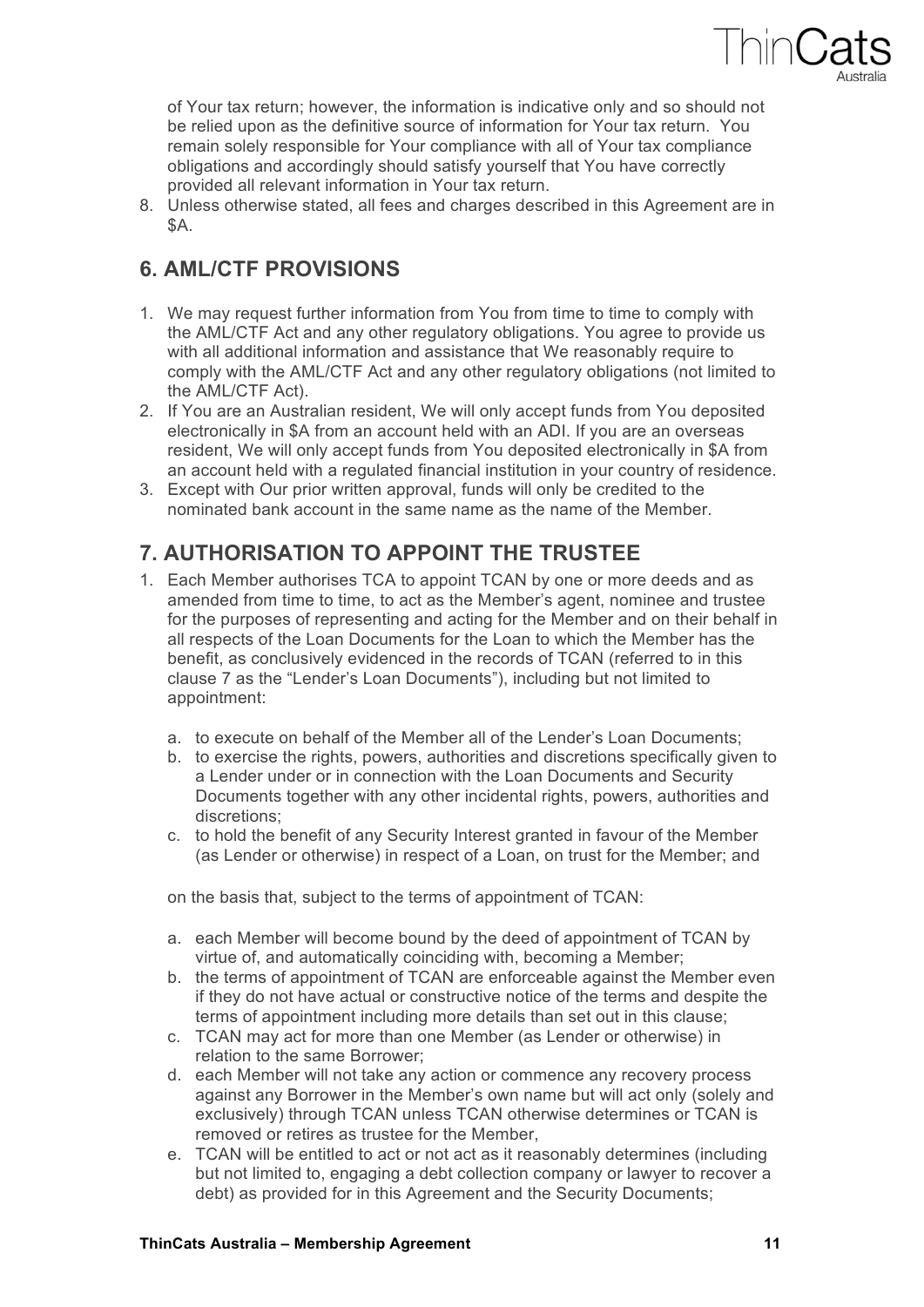

- f. TCAN has no duty, whether fiduciary or arising in contract or otherwise, for making enquiries about or verifying any information about a prospective Borrower, the terms of a Loan Document, the Borrower's capacity to pay all amounts owing under a Loan, the suitability of the Loan for a Borrower or the Member (as a Lender or otherwise) or in relation to the circumstances of any actual or possible default by a Borrower;
- g. TCAN will not be liable for its decisions taken reasonably, even if decides not to act, or to accept settlement or compromise for less than the full debt owing in favour of the Lender or TCAN incurs legal services, court costs or other costs in attempting or pursuing any enforcement action;
- h. TCAN is not obliged to act unless it is satisfied that it has a right of indemnification out of any relevant trust assets or is otherwise satisfactorily indemnified or funded for any costs it might reasonably occur in the course of discharging its duties and properly exercising its powers;
- i. TCA must promptly forward to a Member on request a copy of the terms of appointment of TCAN;
- j. TCAN must promptly forward to a Lender electronic copies of any Security Documents requested by a Lender in respect of a Loan;
- k. TCAN is not obliged to review or verify the adequacy, accuracy or completeness of any documents it provides to a Lender;
- l. subject to clause 8, each Lender authorises TCAN to act (or refrain from acting, as the case may be) without recourse to them including without limitation in respect of:
	- i. day to day management of the Loans including, without limitation, dealing with drawdown notices, certificates of compliance and the provision of financial information from a Borrower;
	- ii. answering any questions raised by a Borrower;
	- iii. administration relating to late payments due under a Loan by the issuing of standard letters of demand; and
	- iv. amending the terms of any Loan Documents or Security Documents provided that such amendments are not to the interest rate payable on a Loan, the term of the Loan, the capital repayment schedule or the Security Interest granted in favour of a Lender;
- m. if TCAN receives notification of a default or event of default by a Borrower in respect of a Loan (as defined in any Loan Document or Security Document) it must immediately notify the Lenders who are involved in that Loan;
- n. if TCAN is aware of a default in the payment of any principal, interest or fee payable to a Lender it must immediately notify the Lenders involved in that Loan;
- o. TCAN may rely on any representation, notice or documents believed by it to be genuine, correct and appropriately authorised and any statement made by a director, authorised signatory or employee of any person regarding any matters which may reasonably be assumed to be within that person's knowledge or within that person's power to verify;
- p. TCAN is not responsible for the adequacy, accuracy or completeness of any information (whether oral or written) it supplies in connection with any Security Documents and is not responsible for the legality, validity, effectiveness, adequacy or enforceability of any Security Document or any other agreement, arrangement or document entered into made or executed in anticipation of or in connection with any Loan;
- q. TCAN may from time to time appoint and delegate to a service provider (which may include a licensed legal practitioner) to verify the execution of Loan Documents by a Borrower; and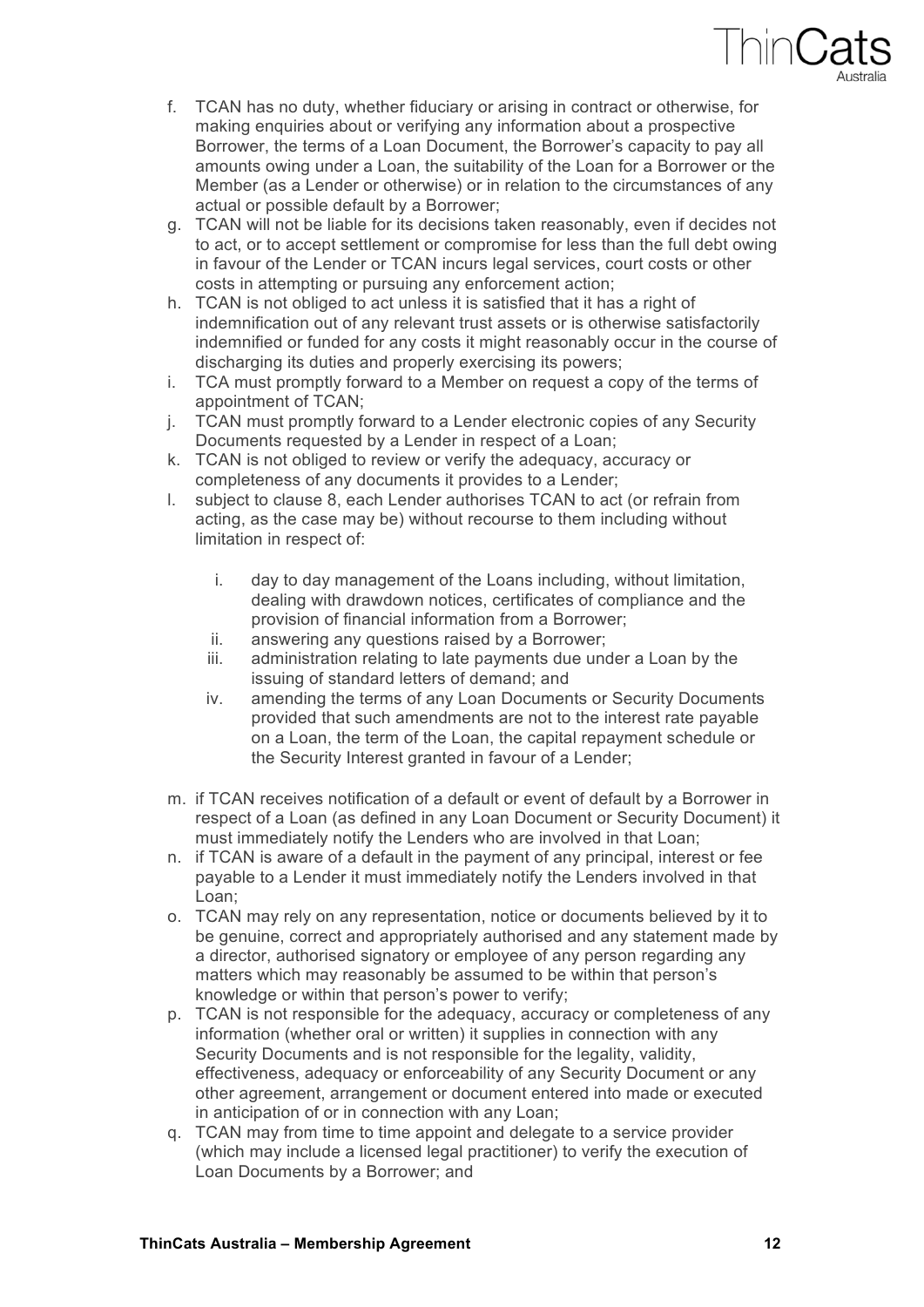

- r. TCAN will not be liable (including without limitation for negligence or any other category of liability whatever) for any costs, losses or other damages, whether or not reasonably foreseeable, arising directly or indirectly from any action (or omission) taken by it under or in connection with any Security Document, unless directly caused by its gross negligence or wilful misconduct.
- 2. If there is any inconsistency regarding the respective rights, obligations and limitations of liabilities of Members, TCA and TCAN arising under this clause 7 or the terms of appointment of TCAN, the Security Documents and Loan Documents then, to the extent of any inconsistency:
	- a. the terms of appointment of TCAN prevail over all other terms of this Agreement and the Security Documents and Loan Documents;
	- b. subject to paragraph (a), the relevant provisions of the Security Documents prevail over the Loan Documents.

#### **8. PROCEDURES FOR VOTING ON AN URGENT COURSE OF ACTION**

- 1. Except in exceptional circumstances when urgent action is required to protect a Lender's interests in respect of a Loan (including if there is more than one Lender to the same Borrower), TCA is not permitted, and the terms of appointment of TCAN will provide that TCAN is not permitted, to make the following decisions in respect of a Loan without seeking a Lender's (or Lenders', as the case may be) vote on a particular course of action:
	- a. the commencement of any enforcement action or legal process against a Borrower;
	- b. release of any Security Interest;
	- c. the issue of any waiver letter in relation to the obligations of a Borrower under Loan Documents; and
	- d. any restructuring of the Loan (or Loans) or Security Interest (for each Loan).

For the purposes of this clause 8, each Lender must keep their electronic mail address details up to date to allow TCAN to give Trustee Notices to the electronic mail address of each Lender as contemplated by this clause 8 (as more particularly set out in the terms of appointment of TCAN). Neither TCA nor TCAN will be liable if a Trustee Notice is not received by a Lender for any reason, including failure in the Lender's computer or other device for receiving communications, a failure in the Lender's internet or broadband connection service or any other third party service provider's failure.

- 2. Any Trustee Notice that requires a Lender to vote on a particular course of action, (or courses of action) must be responded to within the timeframe specified in that Trustee Notice. If a Lender does not vote within that time limit the Lender will be disregarded for that particular vote and a decision will be made on a majority of votes of the Lenders that have responded to the Trustee Notice within the time specified in it.
- 3. For the purposes of this clause 8, each Lender will get one vote for every \$1,000 currently lent for a Loan. TCAN will act in accordance with the majority vote of those Lenders who have voted.

*For example, \$2,000 currently lent in a Loan gives a Lender two votes, but \$4,400 currently lent in a Loan gives the Lender four votes.*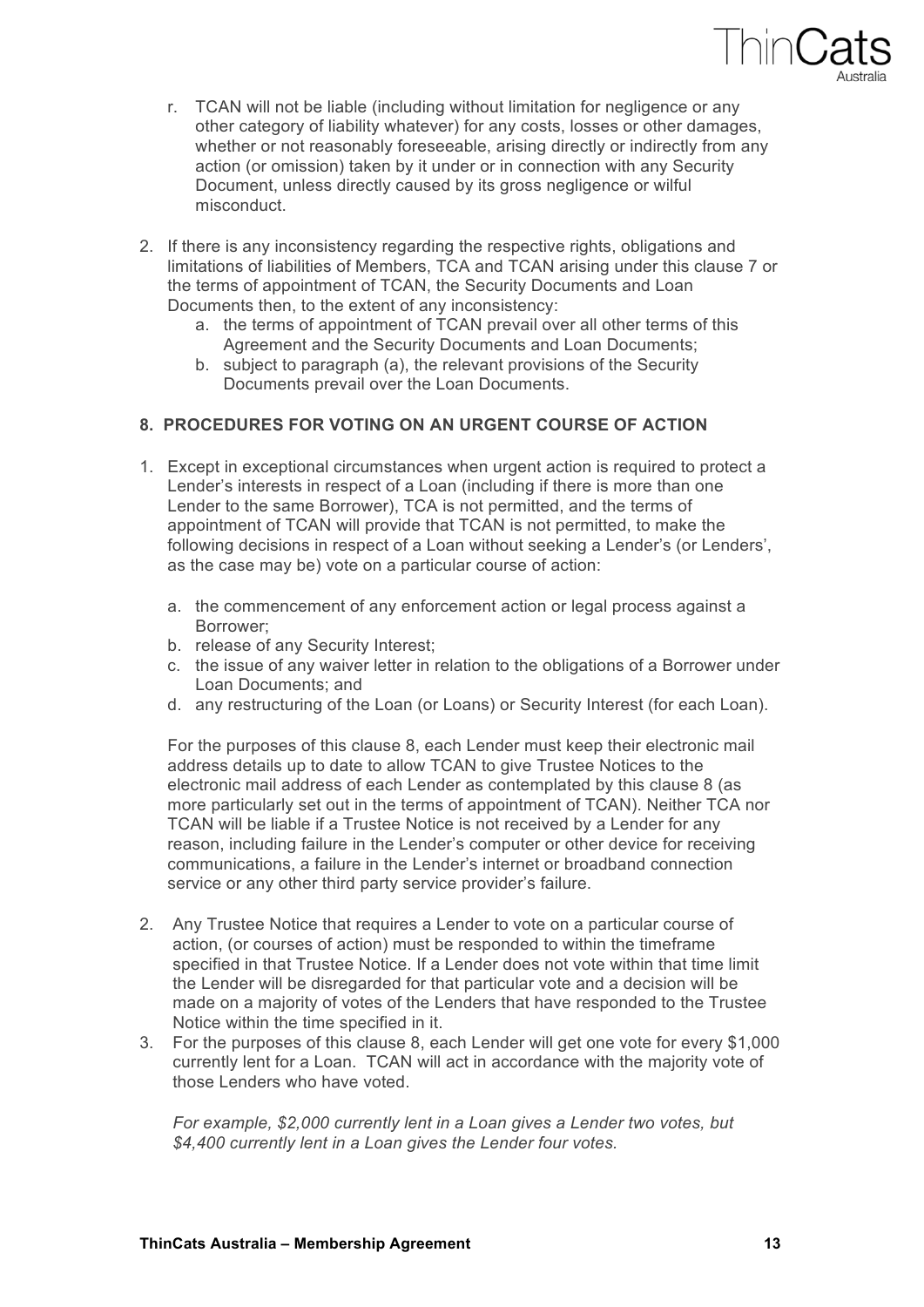

- 4. If there is not a clear majority vote for a particular course of action then TCAN is authorised to exercise a casting vote and may take whatever action it thinks reasonably necessary in the interests of all the Lenders to the same Borrower as a general class, without having to consider the specific intentions of any particular Lender or to ensure any decision is actually fair and reasonable to each Lender. In all circumstances TCAN will communicate its decision to all Lenders as soon as reasonably practicable.
- 5. TCAN is authorised to decide that it is in the best interests of Lenders (as a general class, without having to consider the specific intentions of any particular Lender or to ensure any decision is actually fair and reasonable to each Lender) to take immediate action in relation to Loans without seeking the votes of Lenders or notifying them of TCAN's action. TCAN will not be liable to any Lender if TCAN reasonably determines to take such immediate urgent action.
- 6. Each Member acknowledges for the benefit of each other Member and for TCA and TCAN, despite any of them not being a party to this Agreement, that the terms of appointment of TCAN to act on behalf of the Member, and the rights and powers of TCA and TCAN, do not constitute, and are intended not to constitute, a registrable managed investment scheme for the purposes of the Corporations Act or any partnership or joint venture as among any of them nor create any rights or duties, whether fiduciary or otherwise arising, held by any persons (including TCA, TCAN and other Members) in favour of the Member except as set out in, and subject to the express terms of this Agreement, Loan Documents, Security Documents and the terms of appointment of TCAN.

## **9. CONFIDENTIALITY AND PRIVACY**

- 1. Lenders must treat the Borrower Background Documents and in particular any information provided by potential or actual Borrowers as strictly private and confidential.
- 2. The documents referred to in clause 9(1) are only made available to Members for the purposes of deciding whether to make an offer of a Loan. They are not intended for any other purpose and their contents may not be disclosed or copied to any third party or used for any other purpose without TCA or TCAN's (as the case may be) prior written approval. Each Member acknowledges that TCA and TCAN are authorised to take action against the Member for any actual or reasonably likely breach of the obligations of the Member arising under this clause 9, even if the obligations are primarily owed in favour of the relevant Borrower. Each of TCA and TCAN may take such action in its own name or on behalf of a Borrower, or both, including seeking enforcement of the Member's obligations, destruction or return of all copies of Borrower Background Documents in the possession of or control of the Member and compensation for any breach by the Member of this clause 9.
- 3. Members must ensure that if there is any risk of a conflict of interest for reasons such as their other business interests they are responsible for taking steps to ensure that the interests of the Borrower or potential Borrower are protected. Without limiting the rights of a Lender arising in relation to a Loan, each Member must not use any confidential information to compete with or to harm the business interests and reputation of a Borrower or prospective Borrower.
- 4. Each Member acknowledges for the benefit of other Members (despite not being a party to this Agreement), TCA and TCAN that the ability of the Platform to provide Members with lending opportunities depends upon the Platform's reputation for its Members respecting and maintaining confidentiality of other persons' information obtained through or by virtue of the Platform.
- 5. If TCA believes that a Member has breached or is reasonably likely to have breached any privacy or confidentiality obligations (however arising), TCA may suspend a Member's access to the Platform until it has investigated this matter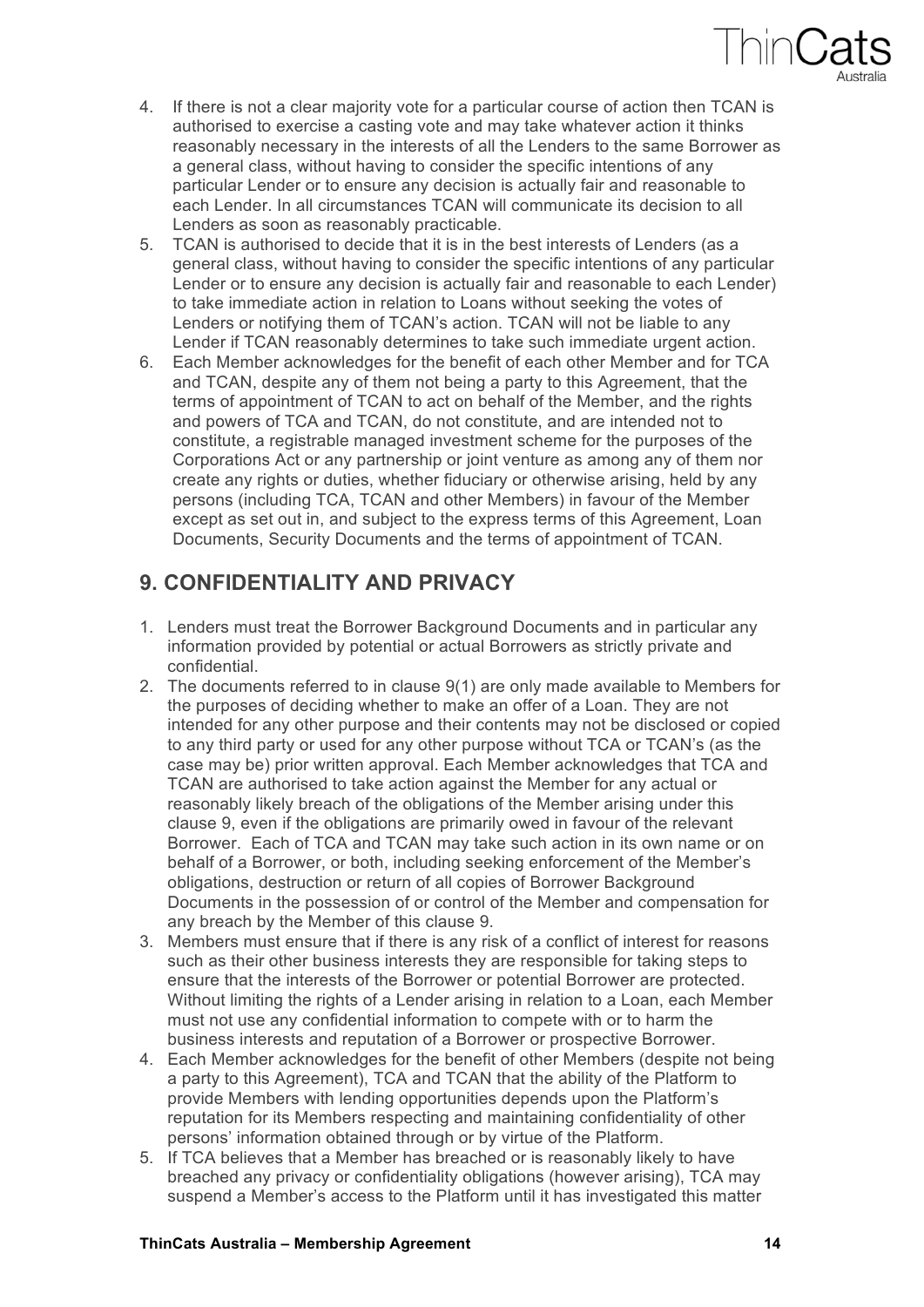

further and resolved the issue to the reasonable satisfaction of TCA. If TCA is satisfied that material damage to any person has been caused by a breach of any privacy or confidentiality obligation of a Member, TCA may permanently suspend a Member's Membership without notice or further explanation (in addition to any other rights). TCA is not obliged to provide any procedural fairness to the Member in the course of making its investigations and determinations under this clause.

- 6. TCA will keep Members' details confidential and will not use them for any other purpose, except in the circumstance where a Member is making what in Our sole discretion, are statements described in clause 3(13) on the Q&A section of the Platform, in which case the Member's access may be restricted or terminated. Members should be aware that it is not possible to retract or edit statements made in the Q&A section of the Platform and they should take appropriate care in using it.
- 7. By selecting a Username with no obvious link to their identity, Members will be able to keep their identity confidential throughout the whole Loan auction process so that even a Borrower will not be aware of the actual identity of each Lender.
- 8. Members accept sole responsibility for all use of and for keeping secret any password and Username that may have been given to them or chosen by them for use on the Website.
- 9. You must notify TCA immediately if there is any unauthorised use of Your password or Username or any other security breach of which You become aware.
- 10. TCA is committed to and will adhere to its privacy obligations under the Australian Privacy Principles contained in the Privacy Act 1988 (Commonwealth). Our privacy policy which is available on the Website describes how we handle and protect personal information we collect about individuals who deal with us.

#### **10. RESTRAINT ON COMPETITION**

- 1. Members must not attempt to bypass TCA by using the information supplied on the Platform (or the Website) for other purposes including, but not limited to, making an offer of any type of funding directly to a Borrower or passing confidential information to non-Members so that they can make their own direct offers to a Borrower. Each Member accepts that this is a reasonable restraint having regard to the confidentiality of information provided to them through the Platform, the agreement of the Member relied upon by other Members, TCA and TCAN and the reliance by Borrowers on the Platform and payment by them for services to them.
- 2. Members must keep the internal operating methods and procedures used by the Platform confidential and not use such information gained to assist any person seeking to establish a similar service to that offered by the Platform.

#### **11. TERMINATION OF MEMBERSHIP**

- 1. Membership may be terminated by TCA:
	- a. if a Member breaches any of its obligations under this Agreement;
	- b. We are no longer able to identify a Member and their use of the Platform; or
	- c. by giving a Member 30 days' prior written notice.
- 2. Subject to any amounts owed by a Member in respect of Loan (including any fees owed to TCA under this Agreement, the Loan Document or Security Documents), the status of a Loan (or any other relevant matter that TCA believes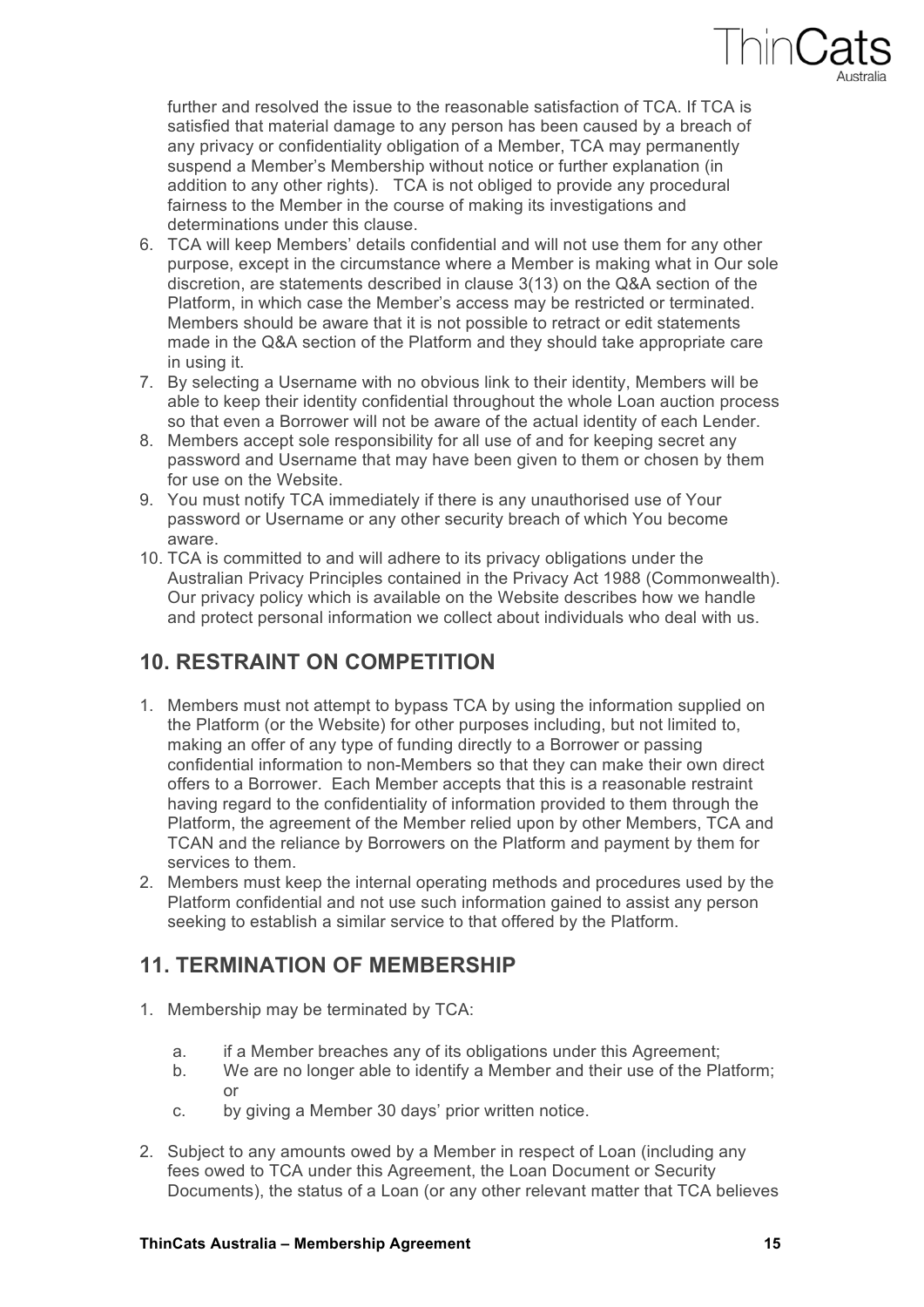

must be addressed and resolved before a Member can terminate their Membership) a Member may terminate their Membership by giving TCA 30 days' prior written notice.

- 3. If a Member terminates their Membership in accordance with clause 11.2, any moneys in the Member's account on the Platform (or in the TCAN trust account held for the Member) will be transferred to the bank account nominated by the Member under this Agreement.
- 4. TCA may suspend or terminate a Membership if the Member has not bid in any auction for a Loan through the Platform in any consecutive 6 month period of Membership.
- 5. TCA may also suspend or terminate a Membership in other circumstances specified in this Agreement.
- 6. If there is a death of a Member (in the case of a natural person), TCA will use its reasonable endeavours to assist an executor (or other legal representative) of the Member's estate to manage the process of taking responsibility for the Member's account.
- 7. TCA will require satisfactory evidence of the death of the Member and the identity of those persons claiming to be the Member's executor or other authorised legal representative together with evidence of their authority to take control of the Member's account and, if required by TCA, any indemnity in favour of TCA.
- 8. In the event of the insolvency of TCA, the Website may cease to operate but no existing Loans should be affected as TCAN will arrange an orderly winding down of all outstanding Loans in conjunction with the Sponsors.

## **12. LIMITATION OF LIABILITY AND INDEMNITY**

- 1. We will use all reasonable endeavours to provide TCA's services (including the Platform) with reasonable care and skill.
- 2. We will use reasonable care to ensure that Our communications are clear, fair and not misleading to any Member.
- 3. The Member forever indemnifies TCA and TCAN and their officers, directors, employees, agents and representatives or one or more of them from and against all liability, losses (including consequential losses) and damages (including all costs, expenses and other disbursements), whether reasonably foreseeable or not, arising directly or indirectly out of or in connection with its conduct (including omissions) under this Agreement or arising out of its relationship with TCA and TCAN or in connection with any act or omission of their officers, directors, employees or agents, whether or not constituting negligence, misconduct, dishonesty or fraud, or whether within or outside the authority of this Agreement, except to the extent that the liability, losses and damages are caused or contributed to by the negligence or misconduct of TCA or TCAN or the extent to which the liability cannot by law be excluded or modified as set out in this Agreement.
- 4. Each indemnity of a Member is a continuing obligation of the Member despite:
	- a. any settlement of account;
	- b. termination of a Loan or of the Member's Membership;
	- c. insolvency or bankruptcy of the Member;
	- d. death or unsoundness of mind of the Member; or
	- e. the occurrence of any other event,

and remains in full force and effect until all money owing, contingently or otherwise, under the indemnity has been paid in full.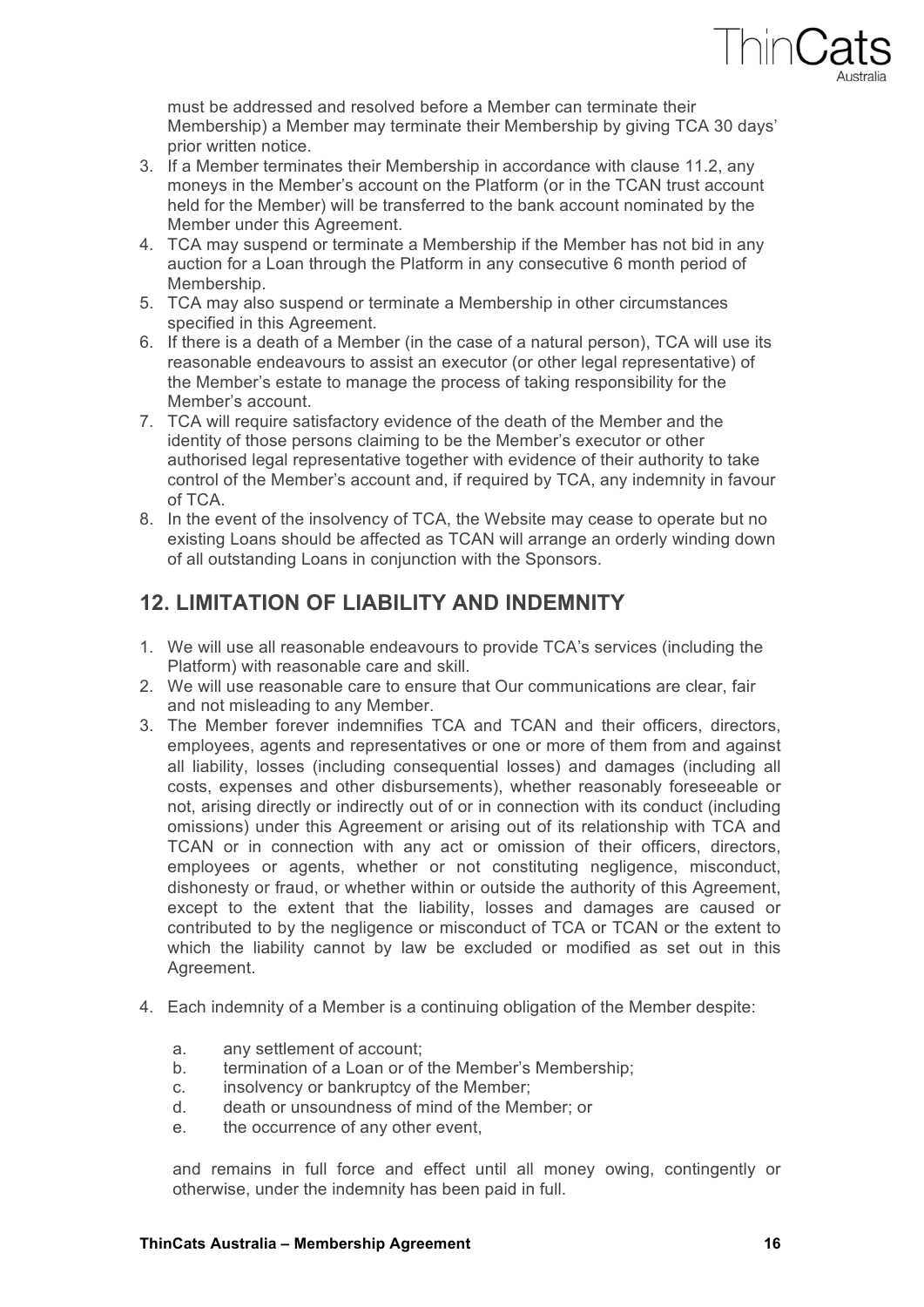

## **13. MAINTENANCE OF LOAN DOCUMENTATION**

- 1. TCA (or TCAN) will maintain a file of original documents relating to each Loan.
- 2. Electronic copies of the documents referred to in clause 13(1) will be made available free of charge on request by any Lender to which those documents apply.

## **14. GENERAL**

- 1. TCA is not an auctioneer despite the Platform being an online auction type of service. The Platform is a venue for Members to consider lending opportunities and Borrowers being given the opportunity to accept the various Loan bids made by Lenders.
- 2. Any notice or other document in respect of Your Membership or application for Membership will be in writing and must be transmitted by email (or other communication through an Electronic Messaging system permitted by TCA).
- 3. The address for notices to each party will be that provided by You under this Agreement and for Us as provided on the Website or such other address as either of us may from time to time designate by written notice to the other.
- 4. Any such notice or other document will be deemed to have been received by:
	- a. TCA, at the time that the Member sends the email to TCA (or through a Electronic Messaging system permitted by TCA) provided that the Member has not received an undeliverable message after sending the email;
	- b. the Member, at the earlier of:
		- i. TCA posting the notice on the Website; and
		- ii. when TCA sends an email (or other communication through an Electronic Messaging system permitted by TCA) to the Member provided that TCA has not received an undeliverable message after sending the email (or other type of communication).
- 5. This Agreement constitutes the entire agreement between the parties in connection with Your Membership to the Platform except only to the extent expressly provided in this Agreement. No terms may be implied, deemed or imposed except to the extent they are mandatorily required by law.
- 6. A term or part of a term of this Agreement that is illegal or unenforceable may be severed from this Agreement and the remaining terms or parts of the term of this Agreement continue in force.
- 7. No provision of this Agreement merges upon the expiry or termination of this Agreement.
- 8. The obligations, representations, indemnities and warranties of the parties contained in this Agreement survive the execution or other making of this Agreement and the expiry or termination of this Agreement.
- 9. Each party must do all things necessary to give full effect to this Agreement and the transactions contemplated by this Agreement.
- 10. A waiver by a party of a breach of any provision will not be deemed to be a continuing waiver or a waiver of any subsequent breach of the same or any other provision. Failure or delay in exercising any rights under this Agreement will not prevent the exercise of that or any other right and does not operate as a waiver or representation.
- 11. Subject to any other term in this agreement, we may vary this Agreement at any time in Our discretion by posting the amended terms on the Website.
- 12. You may not assign or transfer any benefit, interest or obligation under this Agreement without the prior written approval of TCA.